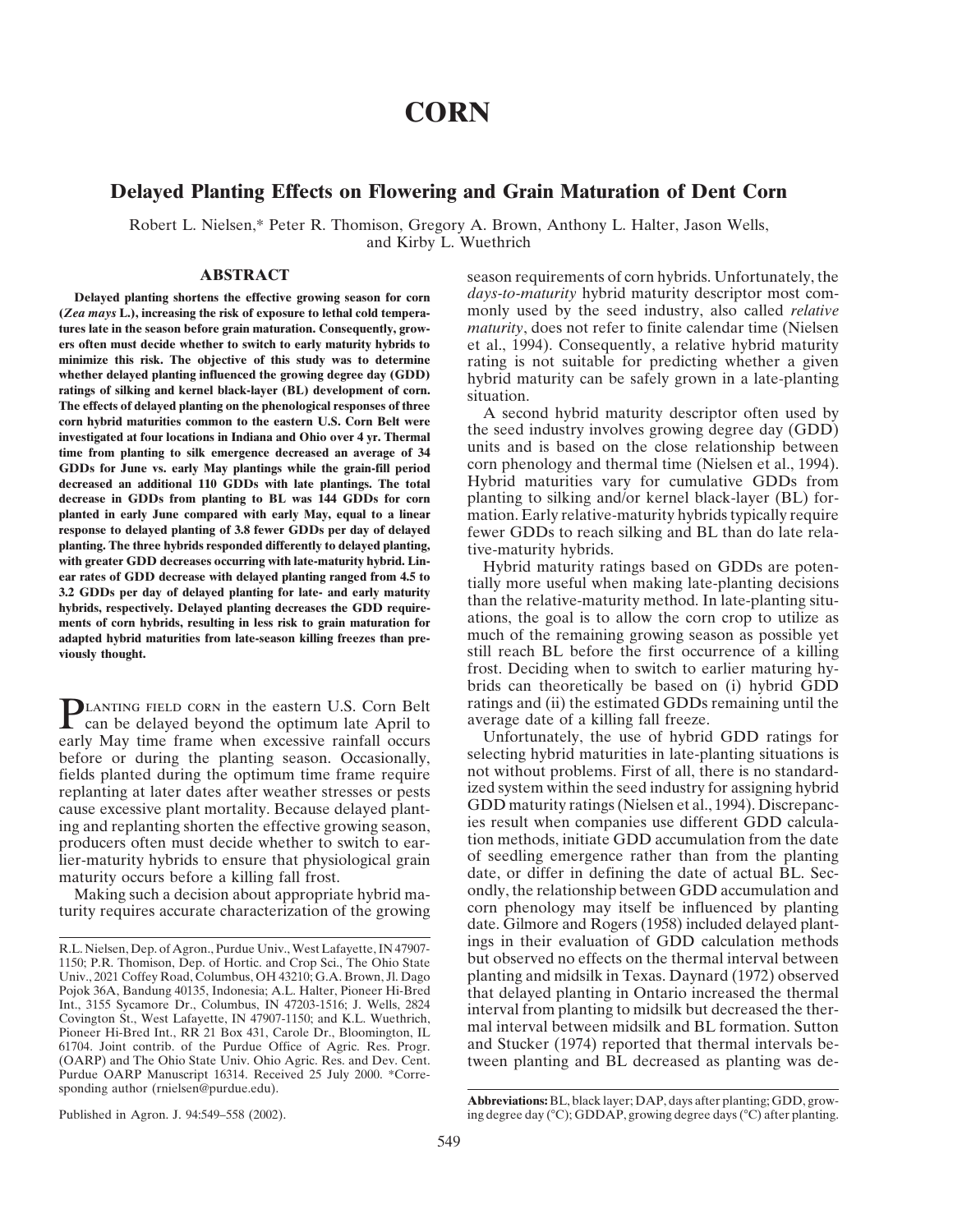Yocum (1997) reported that delayed planting increased In 1993 and 1994, additional locations were established at the<br>GDDs to BL for three hybrids in a drought year but Southeast Purdue Agricultural Center, near Butlerville GDDs to BL for three hybrids in a drought year but Southeast Purdue Agricultural Center, near Butlerville, IN<br>decreased GDDs to BL for the same three hybrids in  $(\approx 39^\circ \text{ 3' N}, 85^\circ \text{ 29' W})$ , on a Clermont silt loam (Ty

and corn phenology. In a study conducted in Nebraska qualf). The four locations represent a north-south range of (Stevens et al., 1986), the thermal interval between approximately 241 km and an east-west extent of approxiplanting and BL of one popcorn hybrid decreased as mately 282 km. For the purpose of data analyses, locations planting was delayed while that of a second hybrid re- and years were combined and defined as *environments*. mained the same and that of a third increased. The Official National Weather Service temperature-recording thermal interval between planting and BL for a dent stations were located within 2 km from the field study at

According to recent Canadian studies (Stewart et al.,<br>
The treatment design at each location was a  $3 \times 3$  treatment<br>
1998; Dwyer et al., 1999a, 1999b), the GDD system<br>
provides a reliable estimate of thermal time require vegetative (the interval between planting and silking) first factor (whole plot) was planting date, targeted once every development. Estimates of thermal time required for 3 wk from late April through early June for a total of three<br>
grain filling (the period between silking and maturity) plantings. Actual planting dates for each environmen grain filling (the period between silking and maturity) plantings. Actual planting dates for each environment (loca-<br>vary considerably however, with the GDD system fre-<br>tion-year combination) are listed in Table 1. The sec vary considerably, however, with the GDD system fre-<br>quently overestimating thermal time required for grain<br>filling. Dwyer et al. (1999a) developed the general ther-<br>mal index, based on a combination of two temperature<br>res response curves for the vegetative and grain-hilling peri-<br>ods of corn, which may predict and describe develop-<br>ment rate more accurately than the GDD method. max (L.) Merr.]. Plots at each location were established using While the general thermal index may offer a more accu-<br>commercial planting equipment. Seeding rates were 67 000 rate estimate of crop development, it requires a priori and 74 000 seeds  $ha^{-1}$  at the Indiana and Ohio locations, reknowledge of the silking date, which becomes the transi-<br>tion date from the vegetative function to the grain-filling ing date and hybrid combination was 9.1 m wide (twelve 76tion date from the vegetative function to the grain-filling<br>function, function (Dwyer et al., 1999a, 1999b). This complication,<br>plus the need to understand separate thermal response<br>functions for vegetative and grain fill,

sary to improve the accuracy of hybrid maturity selection for late of emergence for a subplot (developmental stage tion for late-planting situations in the eastern U.S. Corn VE) was defined as that date by which 50% or mor Belt. Because most production agronomists, consul-<br>seedlings had emerged (Ritchie et al., 1986). tants, and farmers in the U.S. Corn Belt are familiar with the GDD system (Barger, 1969), some general guide- **Table 1. Calendar dates for the Early, Mid, and Late plantings** lines for using the system when confronted with late-<br>at each environment. planting decisions are required to better determine environmental conditions.

## **MATERIALS AND METHODS**

Field studies were conducted from 1991 to 1994 at the Purdue University Agronomy Research Center, near West<br>Lafayette, IN  $(\approx 40^{\circ} 29' N, 87^{\circ} 02' W)$ , on a Drummer silty clay loam (fine-silty, mixed, mesic Typic Haplaquoll) and at the Western Branch Research Farm of the Ohio State Univer-<br>West Lafayette, IN (Purdue Univ. Agron. Res. Cent.); Hoytville, OH<br>(Ohio State Univer- The Ohio State Univer- The Ohio State Univer- The Ohio State Univer- The State S (Ohio State Univ. Northwest Branch Res. Farm); Butlerville, IN (South-<br>near South Charleston, OH ( $\approx 39^{\circ}$  51' N. 83° 40' W), on a Ko-<br>**Western Branch Res. Farm).** near South Charleston, OH ( $\approx 39^{\circ}$  51' N, 83° 40' W), on a Ko-

layed from early to late May in Minnesota. Roth and komo silty clay loam (fine, mixed, mesic, Typic Argiaquoll).<br>
Yocum (1997) reported that delayed planting increased In 1993 and 1994, additional locations were establishe decreased GDDs to BL for the same three hybrids in  $(*39^{\circ}3' N, 85^{\circ}29' W)$ , on a Clermont silt loam (Typic Ochra-<br>the following year under less stressful conditions.<br>Finally, genotype  $\times$  planting date interactions may

thermal interval between planting and BL for a dent<br>corn hybrid (B73 × Mo17) decreased with initial plant-<br>ing delays and then increased as planting was further<br>delays of GDDs for each day was calculated using the Modifie

| planting decisions are required to better determine                                     | <b>Environment</b>    |      | <b>Planting dates</b> |        |         |
|-----------------------------------------------------------------------------------------|-----------------------|------|-----------------------|--------|---------|
| whether to switch to earlier maturing hybrids. The spe-                                 | Location <sup>†</sup> | Year | <b>Early</b>          | Mid    | Late    |
| cific objective of this study was to determine whether                                  | W. Lafayette          | 1991 | 8 May                 | 22 May | 10 June |
| delayed planting influenced the GDD ratings of silking                                  |                       | 1992 | 2 May                 | 22 May | 12 June |
| and kernel BL development of corn across a range of                                     |                       | 1993 | 12 May                | 28 May | 16 June |
| environmental conditions.                                                               |                       | 1994 | 22 Apr.               | 13 May | 4 June  |
|                                                                                         | <b>S. Charleston</b>  | 1991 | 3 May                 | 21 May | 13 June |
|                                                                                         |                       | 1992 | 29 Apr.               | 21 May | 10 June |
| <b>MATERIALS AND METHODS</b>                                                            |                       | 1993 | 3 May                 | 21 May | 11 June |
|                                                                                         |                       | 1994 | 22 Apr.               | 19 May | 8 June  |
| Field studies were conducted from 1991 to 1994 at the                                   | <b>Butlerville</b>    | 1993 | 8 May                 | 25 May | 8 June  |
| Purdue University Agronomy Research Center, near West                                   |                       | 1994 | 23 May                | 2 June | 13 June |
|                                                                                         | Hovtville             | 1993 | 10 May                | 26 May | 17 June |
| Lafayette, IN $(\approx 40^{\circ} 29'$ N, $87^{\circ} 02'$ W), on a Drummer silty clay |                       | 1994 | 25 Apr.               | 20 May | 14 June |
|                                                                                         |                       |      |                       |        |         |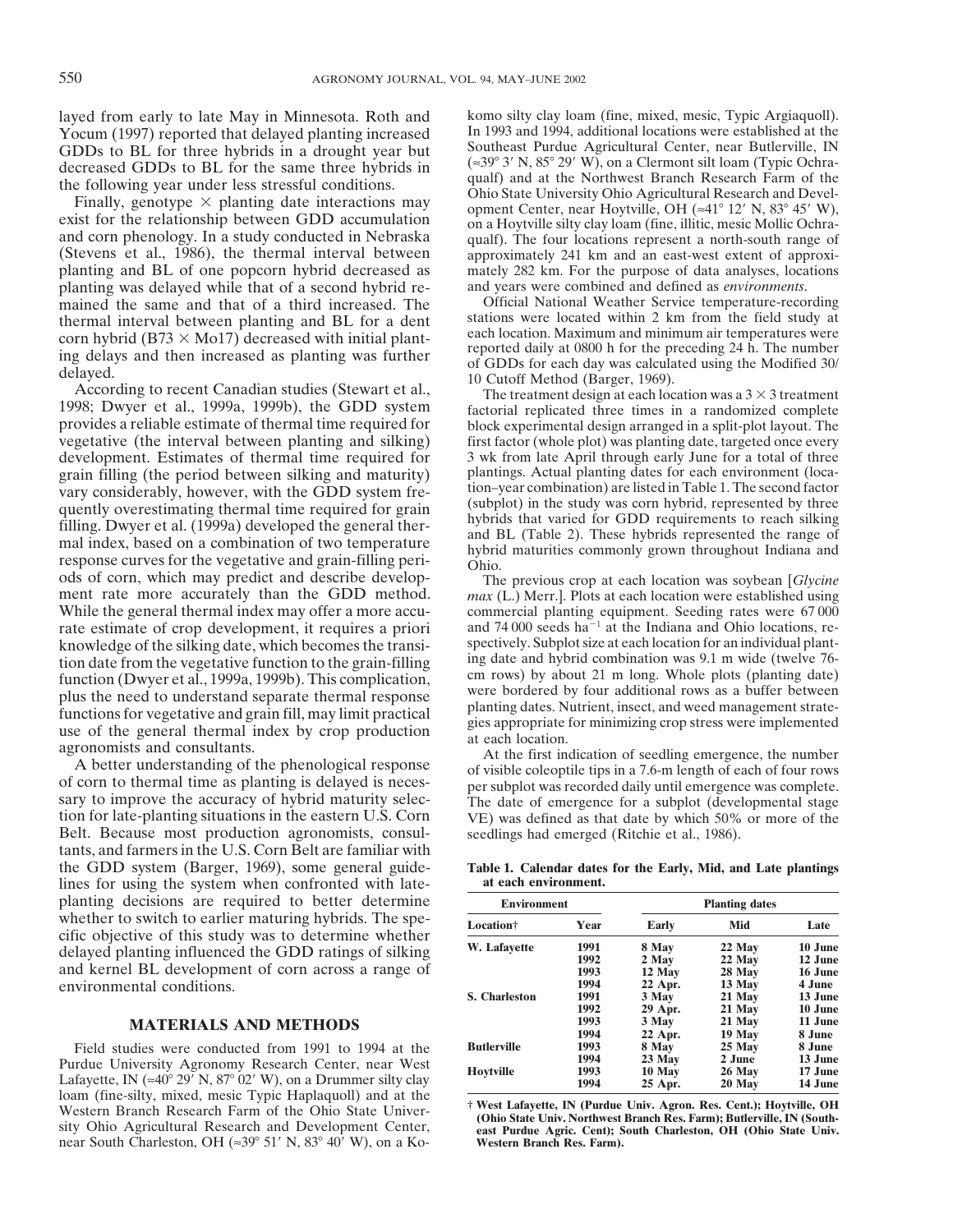**Table 2. Corn hybrids (Pioneer brand) and their maturity classifi- Table 3. Acronyms used for growth stage intervals.† cations. Cations. CONSERVING DEFINITION CONSERVANCE DEFINITION DEfinition** 

|               |      |            |                              |                    | <i>L</i> viiiiuvii                            |
|---------------|------|------------|------------------------------|--------------------|-----------------------------------------------|
| <b>Hybrid</b> | CRM† | Silk GDDs: | <b>Black laver GDDs&amp;</b> | DAP-VE             | Days after planting to emergence              |
| 3527          | 106  | 803        | 1497                         | DAP-R1             | Days after planting to silking                |
| 3394          |      | 801        | 1533                         | DAE-R1             | Days after emergence to silking               |
| 3245          | 115  | 839        | 1576                         | DAP-R <sub>6</sub> | Days after planting to physiological maturity |
|               |      |            |                              | <b>DAEDE</b>       | Dave after emergence to physiological matur   |

† Comparative relative maturity ratings (Pioneer Hi-Bred Int., 1991).<br>‡ Growing degree days from planting to midsilk (Pioneer Hi-Bred Int., 1991).<br>EDDs calculated using the Modified 30/10 Cutoff Method (Bar-<br>ger, 1969).<br>§

Before anthesis, 10 consecutive plants were selected and marked in each of the four center rows per plot. At the first indication of silk emergence, the number of marked plants with visible silks was recorded daily until silking was complete.  $\dagger$  Growth stages VE, R1, and R6 according to Ritchie et al. (1986). The date of silk emergence (developmental stage R1) was

or sharp utility knife, each kernel was cut in half from tip to<br>difference test ( $\alpha = 0.05$ ) if the *F*-test for treatment effects<br>dent and scored for kernel BL development following the<br>method described by Hunter et al. occurred in at least 50% of the kernels from ears within the sample area (Ritchie et al., 1986). The calendar and thermal timings of the VE, R1, and R6 developmental stages were **RESULTS AND DISCUSSION** measured beginning from planting (to VE, R1, and R6), emer-<br>gence (to R1 and R6), or silking (to R6). The acronyms and<br>**Climatic Data** definitions for the calculated variables are listed in Table 3. Among the environments of the study, the May-

development is the decrease in the length of available growing and South Charleston were the warmest (data not season. Several climatic factors in late summer and early fall shown) The coolest environments occurred in 1992 season. Several climatic factors in late summer and early fall<br>contribute to the end of the defined growing season, including<br>shorter daylengths, increasingly cooler temperatures, and ulti-<br>mately the occurrence of lethal when temperatures decline to  $-2.2$ °C or lower (Carter and Average growing season lengths for the Early, Mid, Hesterman, 1990), we defined the end of the growing season and Late planting dates were 166, 148, and 128 d, re to be the first date on which the recorded daily minimum tively (Table 5). The maximum growing season length

Planting date and hybrid were considered fixed-effect variables for the statistical analyses. Environments were also con- Late planting date).

| Acronym         | <b>Definition</b>                                                              |
|-----------------|--------------------------------------------------------------------------------|
| <b>DAP-VE</b>   | Days after planting to emergence                                               |
| DAP-R1          | Days after planting to silking                                                 |
| DAE-R1          | Days after emergence to silking                                                |
| DAP-R6          | Days after planting to physiological maturity                                  |
| DAE-R6          | Days after emergence to physiological maturity                                 |
| DAS-R6          | Days after silking to physiological maturity                                   |
| <b>GDDAP-VE</b> | Growing degree days (°C) after planting to emergence                           |
| GDDAP-R1        | Growing degree days $(C)$ after planting to silking                            |
| <b>GDDAE-R1</b> | Growing degree days (°C) after emergence to silking                            |
| GDDAP-R6        | Growing degree days $(^{\circ}C)$ after planting to physiological<br>maturity  |
| <b>GDDAE-R6</b> | Growing degree days $(^{\circ}C)$ after emergence to<br>physiological maturity |
| <b>GDDAS-R6</b> | Growing degree days (°C) after silking to physiological<br>maturity            |

defined as that date by which 50% or more of the marked<br>
plants exhibited silks (Ritchie et al., 1986).<br>
For any particular subplot, semiweekly sampling for kernel<br>
BL determination began when the usubplot's ear developme

A major consequence of delayed planting relative to crop through-September periods of 1991 at West Lafayette

temperature was  $-2.2^{\circ}$ C or lower.<br>
Planting date and hybrid were considered fixed-effect variations, and the minimum was 113 d (Butlerville in 1993,

**Table 4. Monthly rainfall totals from May to September at each of the 12 environments.**

| <b>Environment</b>   |      |       |       |       |       |       |              |
|----------------------|------|-------|-------|-------|-------|-------|--------------|
| Location             | Year | May   | June  | July  | Aug.  | Sept. | <b>Total</b> |
|                      |      |       |       |       | mm    |       |              |
| W. Lafayette         | 1991 | 111.0 | 14.0  | 21.6  | 99.3  | 49.5  | 295.4        |
|                      | 1992 | 26.2  | 29.5  | 282.2 | 30.7  | 191.5 | 560.1        |
|                      | 1993 | 92.2  | 160.5 | 124.7 | 123.4 | 166.4 | 667.3        |
|                      | 1994 | 42.9  | 143.0 | 187.2 | 123.2 | 52.6  | 548.9        |
| <b>S.</b> Charleston | 1991 | 85.1  | 36.6  | 34.8  | 64.8  | 73.7  | 295.0        |
|                      | 1992 | 55.9  | 55.4  | 180.8 | 45.5  | 44.2  | 381.8        |
|                      | 1993 | 20.1  | 89.9  | 196.6 | 22.1  | 84.3  | 413.0        |
|                      | 1994 | 42.2  | 60.5  | 96.5  | 158.0 | 33.5  | 390.7        |
| <b>Butlerville</b>   | 1993 | 89.2  | 100.1 | 41.4  | 153.2 | 92.7  | 476.6        |
|                      | 1994 | 79.5  | 78.7  | 47.5  | 126.0 | 47.0  | 378.7        |
| Hoytville            | 1993 | 39.9  | 112.5 | 45.7  | 26.4  | 64.8  | 289.3        |
|                      | 1994 | 24.6  | 91.2  | 37.6  | 100.3 | 23.9  | 277.6        |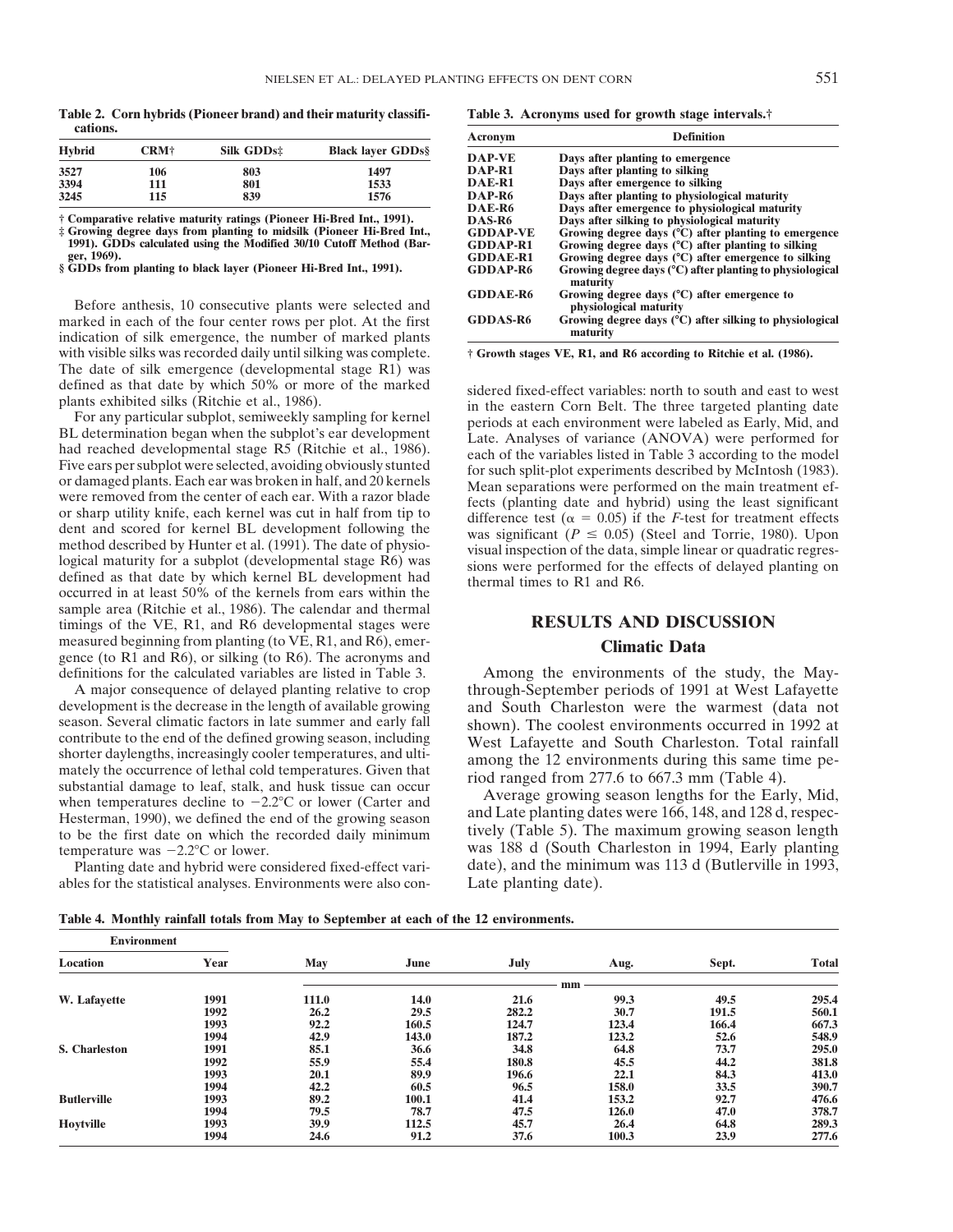| <b>Environment</b> |      | <b>Interval</b> |                |             |      | <b>Mean daily temperatures</b> |      |                             | <b>Total</b> |
|--------------------|------|-----------------|----------------|-------------|------|--------------------------------|------|-----------------------------|--------------|
| Location           | Year | <b>PD</b>       | $\leq -2.2$ °C | <b>Days</b> | Max. | Min.                           | Mean | <b>Daily</b><br><b>GDDs</b> | GDDs†        |
|                    |      |                 |                |             |      | $\rm ^{\circ}C$ .              |      |                             |              |
| W. Lafayette       | 1991 | 8 May           | 15 Oct.        | 160         | 27.4 | 14.9                           | 21.1 | 11.2                        | 1801         |
|                    |      | 22 May          | 15 Oct.        | 146         | 27.4 | 14.8                           | 21.1 | 11.2                        | 1647         |
|                    |      | 10 June         | 15 Oct.        | 127         | 27.1 | 14.4                           | 20.7 | 10.9                        | 1394         |
|                    | 1992 | 2 May           | 18 Oct.        | 169         | 23.9 | 11.6                           | 17.7 | 8.5                         | 1451         |
|                    |      | 22 May          | 18 Oct.        | 149         | 23.9 | 11.9                           | 17.9 | 8.6                         | 1297         |
|                    |      | 12 June         | 18 Oct.        | 128         | 24.1 | 12.2                           | 18.2 | 8.8                         | 1140         |
|                    | 1993 | 12 May          | 12 Oct.        | 153         | 24.9 | 13.5                           | 19.2 | 9.7                         | 1491         |
|                    |      | 28 May          | 12 Oct.        | 137         | 25.3 | 14.1                           | 19.7 | 10.1                        | 1388         |
|                    |      | 16 June         | 12 Oct.        | 118         | 25.6 | 14.3                           | 19.9 | 10.3                        | 1227         |
|                    | 1994 | 22 Apr.         | 26 Oct.        | 187         | 24.4 | 11.5                           | 18.0 | 8.7                         | 1634         |
|                    |      | 13 May          | 26 Oct.        | 166         | 25.1 | 12.2                           | 18.7 | 9.2                         | 1534         |
|                    |      | 4 June          | 26 Oct.        | 144         | 25.2 | 12.7                           | 18.9 | 9.4                         | 1363         |
| S. Charleston      | 1991 | 3 May           | 15 Oct.        | 165         | 27.8 | 14.3                           | 21.1 | 11.1                        | 1835         |
|                    |      | 21 May          | 15 Oct.        | 147         | 28.1 | 14.4                           | 21.3 | 11.3                        | 1666         |
|                    |      | 13 June         | 15 Oct.        | 124         | 27.8 | 13.9                           | 20.9 | 11.0                        | 1370         |
|                    | 1992 | 29 Apr.         | 18 Oct.        | 172         | 24.3 | 11.6                           | 18.0 | 8.7                         | 1505         |
|                    |      | 21 May          | 18 Oct.        | 150         | 24.6 | 12.0                           | 18.3 | 8.9                         | 1351         |
|                    |      | 10 June         | 18 Oct.        | 130         | 25.2 | 12.2                           | 18.6 | 9.3                         | 1212         |
|                    | 1993 | 3 May           | 22 Oct.        | 172         | 26.2 | 13.2                           | 19.7 | 9.9                         | 1717         |
|                    |      | 21 May          | 22 Oct.        | 154         | 26.5 | 13.5                           | 20.0 | 10.2                        | 1582         |
|                    |      | 11 June         | 22 Oct.        | 133         | 27.0 | 14.0                           | 20.5 | 10.6                        | 1424         |
|                    | 1994 | 22 Apr.         | 27 Oct.        | 188         | 25.8 | 12.0                           | 18.9 | 9.4                         | 1771         |
|                    |      | 19 May          | 27 Oct.        | 161         | 26.8 | 12.9                           | 19.9 | 10.1                        | 1635         |
|                    |      | 8 June          | 27 Oct.        | 141         | 26.8 | 13.1                           | 19.9 | 10.1                        | 1440         |
| <b>Butlerville</b> | 1993 | 8 May           | 29 Sept.       | 144         | 26.7 | 14.3                           | 20.5 | 10.6                        | 1538         |
|                    |      | 25 May          | 29 Sept.       | 127         | 27.3 | 14.9                           | 21.1 | 11.1                        | 1419         |
|                    |      | 8 June          | 29 Sept.       | 113         | 27.9 | 15.6                           | 21.8 | 11.6                        | 1328         |
|                    | 1994 | 23 May          | 26 Oct.        | 156         | 26.5 | 12.8                           | 19.6 | 10.0                        | 1575         |
|                    |      | 2 June          | 26 Oct.        | 146         | 26.5 | 12.8                           | 19.7 | 10.1                        | 1480         |
|                    |      | 13 June         | 26 Oct.        | 135         | 26.4 | 12.7                           | 19.6 | <b>10.0</b>                 | 1361         |
| <b>Hoytville</b>   | 1993 | 10 May          | 23 Oct.        | 166         | 25.4 | 12.2                           | 18.8 | 9.3                         | 1561         |
|                    |      | 26 May          | 23 Oct.        | 150         | 25.8 | 12.7                           | 19.2 | 9.7                         | 1459         |
|                    |      | 17 June         | 23 Oct.        | 128         | 26.1 | 12.9                           | 19.5 | 9.9                         | 1281         |
|                    | 1994 | 25 Apr.         | 11 Oct.        | 169         | 25.9 | 12.0                           | 18.9 | 9.4                         | 1605         |
|                    |      | 20 May          | 11 Oct.        | 144         | 27.1 | 13.1                           | 20.1 | 10.2                        | 1485         |
|                    |      | 14 June         | 11 Oct.        | 119         | 27.2 | 13.6                           | 20.4 | 10.4                        | 1246         |

**Table 5. Number of days, mean daily air temperatures, mean daily growing degree day (GDD) accumulations, and total GDD accumula**tions for the interval from planting date (PD) to the first fall date of  $-2.2$ °C or less for each environment  $\times$  planting date combination.

**† Total GDDs equal cumulative GDDs from planting to the first date of** \$**2.2**!**C or lower temperature in the fall; GDDs calculated using the Modified 30/10 Cutoff Method (Barger, 1969).**

date treatments were 19.3, 19.8, and 19.9°C, respectively greatest GDD accumulation occurred with the Early

Mean daily average temperatures during the growing (Table 5). Mean GDD accumulations for these same<br>season intervals for the Early, Mid, and Late planting intervals were 1623, 1494, and 1315, respectively. The intervals were 1623, 1494, and 1315, respectively. The

**Table 6. Measured hybrid growing degree day (GDD) values for the intervals planting to R1 and planting to R6 (Early planting date treatments only).**

| <b>Environment</b>   |      |       | <b>GDDs</b> from planting to R1 <sup>†</sup> |       |       | <b>GDDs</b> from planting to R6 <sup>†</sup> |       |  |
|----------------------|------|-------|----------------------------------------------|-------|-------|----------------------------------------------|-------|--|
| Location             | Year | 3527  | 3394                                         | 3245  | 3527  | 3394                                         | 3245  |  |
| W. Lafayette         | 1991 | 792   | 801                                          | 828   | 1478  | 1495                                         | 1591  |  |
|                      | 1992 | 703   | 703                                          | 739   | 1298  | 1319                                         | 1362  |  |
|                      | 1993 | 748   | 757                                          | 796   | 1412  | 1426                                         | 1425  |  |
|                      | 1994 | 723   | 728                                          | 755   | 1405  | 1406                                         | 1499  |  |
| <b>S. Charleston</b> | 1991 | 763   | 778                                          | 806   | 1449  | 1517                                         | 1511  |  |
|                      | 1992 | 762   | 758                                          | 801   | 1378  | 1393                                         | 1419  |  |
|                      | 1993 | 764   | 764                                          | 801   | 1434  | 1441                                         | 1463  |  |
|                      | 1994 | 794   | 785                                          | 824   | 1466  | 1499                                         | 1494  |  |
| <b>Butlerville</b>   | 1993 | 786   | 786                                          | 841   | 1483  | 1389                                         | 1542  |  |
|                      | 1994 | 763   | 788                                          | 807   | 1402  | 1409                                         | 1448  |  |
| <b>Hoytville</b>     | 1993 | 828   | 833                                          | 863   | 1417  | 1446                                         | 1454  |  |
|                      | 1994 | 840   | 835                                          | 877   | 1476  | 1513                                         | 1556  |  |
| Max.                 |      | 840   | 835                                          | 877   | 1483  | 1517                                         | 1591  |  |
| Min.                 |      | 703   | 703                                          | 739   | 1298  | 1319                                         | 1362  |  |
| SD                   |      | 39    | 38                                           | 40    | 53    | 59                                           | 71    |  |
| <b>Mean</b>          |      | 772   | 776                                          | 811   | 1425  | 1446                                         | 1488  |  |
| Company:             |      | 803   | 801                                          | 839   | 1497  | 1533                                         | 1576  |  |
| $M/C\$               |      | 96.2% | $96.9\%$                                     | 96.7% | 95.2% | 94.3%                                        | 94.4% |  |

† **GDDs for the Early planting date treatments of each hybrid at each environment (***n* **= 3).<br>‡ Company values are the hybrid GDD ratings provided by Pioneer Hi-Bred Int. in 1991.** 

**§ Mean GDD values divided by company values equal M/C, expressed in terms of percent.**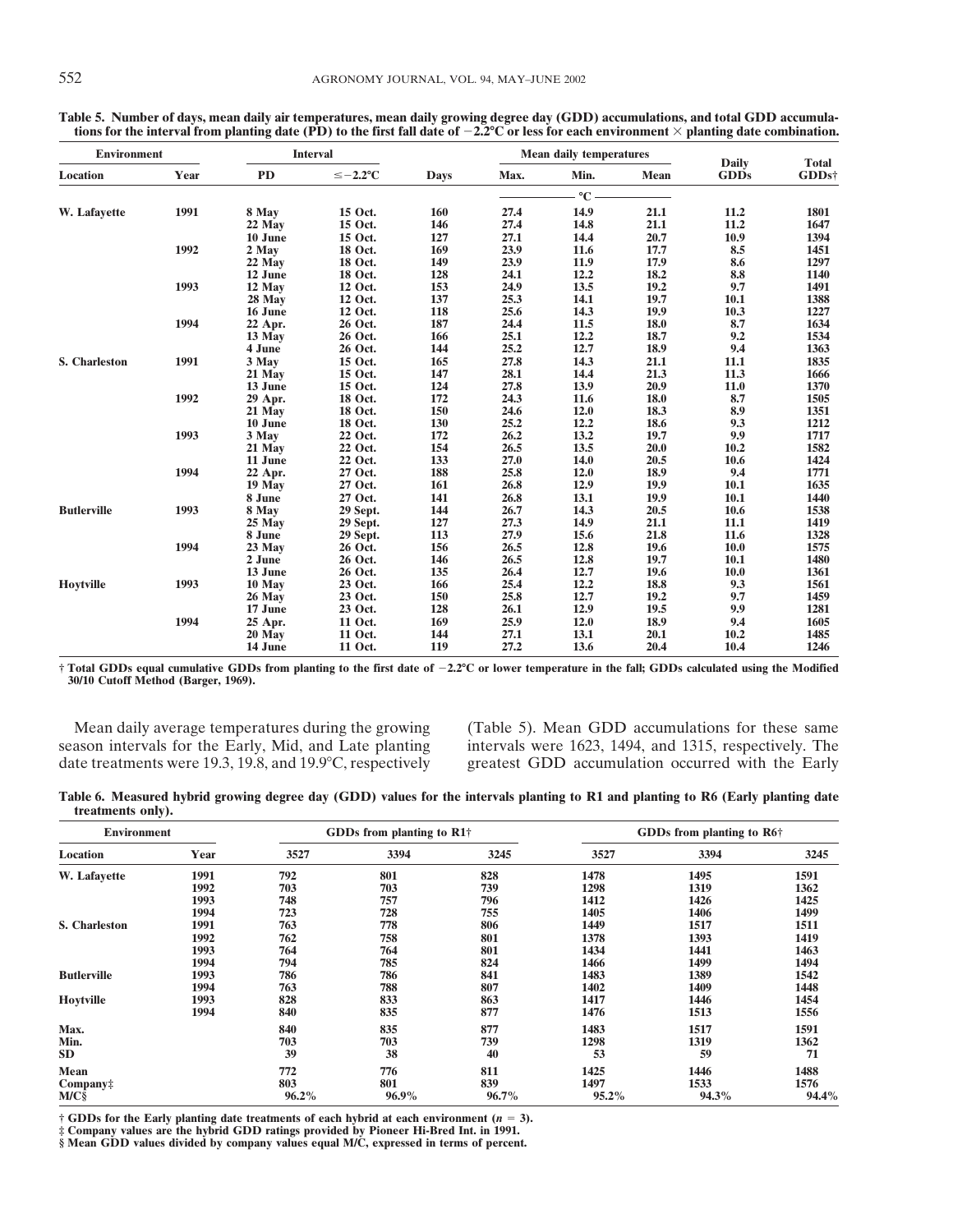|                      |                               | <b>Calendar time events</b> |                         |                         |                                          |                            |                         |
|----------------------|-------------------------------|-----------------------------|-------------------------|-------------------------|------------------------------------------|----------------------------|-------------------------|
| <b>Planting date</b> |                               | DAP-VE                      | DAP-R1                  | DAE-R1                  | DAP-R <sub>6</sub>                       | DAE-R6                     | DAS-R6                  |
|                      |                               |                             |                         |                         | <b>Cumulative days</b>                   |                            |                         |
| Early<br>Mid<br>Late | $3$ May:<br>22 May<br>11 June | 10.5<br>8.4<br>5.2          | 75.2<br>65.9<br>61.0    | 64.7<br>57.5<br>55.8    | 138.4<br>131.5<br>129.1                  | 127.9<br>123.9<br>123.2    | 63.2<br>65.6<br>68.1    |
|                      | LSD(0.05)<br>F-test           | 0.2<br>***                  | 0.4<br>***              | 0.3<br>***              | 0.6<br>***<br><b>Thermal time events</b> | 0.7<br>***                 | 0.7<br>***              |
|                      |                               | <b>GDDAP-VE</b>             | <b>GDDAP-R1</b>         | <b>GDDAE-R1</b>         | <b>GDDAP-R6</b>                          | <b>GDDAE-R6</b>            | <b>GDDAS-R6</b>         |
|                      |                               |                             |                         |                         | <b>Cumulative GDDs</b>                   |                            |                         |
| Early<br>Mid<br>Late | 3 May<br>22 May<br>11 June    | 68.1<br>63.4<br>68.3        | 786.6<br>771.0<br>752.8 | 718.6<br>707.6<br>684.6 | 1452.8<br>1401.9<br>1309.1               | 1384.7<br>1338.6<br>1240.9 | 666.2<br>630.9<br>556.3 |
|                      | LSD(0.05)<br>F-test           | 1.9<br>***                  | 4.3<br>***              | 4.0<br>***              | 3.5<br>***                               | 4.2<br>***                 | 5.0<br>***              |

**Table 7. Effects of planting date treatment for calendar and thermal time phenological events.† Values represent means across 12 environments and three hybrids.**

\*\*\* Significant at  $P \leq 0.001$ .

**† See Table 3 for acronym definitions.**

**‡ Calendar dates represent means for Early, Mid, and Late planting date treatments among the 12 environments of the study.**

planting date at South Charleston in 1991 (1835 GDD) company and measured values for nine hybrids, includand the least with the Late planting date at West Lafa- ing the three evaluated in our study. yette in 1992 (1140 GDD). Furthermore, the measured hybrid values for the

Most of the Early plantings in this study were within<br>the planting time period generally considered *optimum*<br>for the eastern U.S. Corn Belt. Consequently, most pro-<br>ducers would expect that hybrid GDD values to R1 and<br>R6

the Early planting periods of this study were less than example, the correlation coefficient between mean daily those provided by the seed company (Table 6). On aver- maximum temperatures (May through September) and age, the measured values for the GDD after planting the GDDAP-R6 intervals for the hybrid 3394 was equal (GDDAP)-R1 and GDDAP-R6 intervals were 3.4 and to 0.82 (12 environments). Several previous researchers 5.4% less than the respective company values. Roth (Aspiazu and Shaw, 1972; Major et al., 1983; Sutton and and Yocum (1997) also reported discrepancies between Stucker, 1974) have reported similar relationships. Thus,

GDDAP-R1 and GDDAP-R6 intervals fluctuated among **Hybrid Growing Degree Day Means** the 12 environments of the study (Table 6). Averaged **for Ontimum Planting Dates** across hybrids, the ranges between minimum and maxi**for Optimum Planting Dates** across hybrids, the ranges between minimum and maxi-<br>mum values for thermal times to R1 and R6 were 135<br>Most of the Early plantings in this study were within

by the seed industry. hybrid in our study were significantly correlated with The average hybrid GDD values to R1 and R6 during seasonal mean air temperatures (data not shown). For

**Table 8. Analysis of variance (ANOVA) summary of** *F***-test significance levels for calendar and thermal time phenological events.†**

|                          | <b>Calendar time events</b> |                 |                 |                    |                 |                 |  |  |  |
|--------------------------|-----------------------------|-----------------|-----------------|--------------------|-----------------|-----------------|--|--|--|
|                          | <b>DAP-VE</b>               | DAP-R1          | DAE-R1          | DAP-R <sub>6</sub> | DAE-R6          | DAS-R6          |  |  |  |
| <b>Environment</b> (Env) | ***                         | ***             | ***             | ***                | ***             | ***             |  |  |  |
| Planting date (PD)       | ***                         | ***             | ***             | ***                | ***             | ***             |  |  |  |
| $Env \times PD$          | ***                         | ***             | ***             | ***                | ***             | ***             |  |  |  |
| Hybrid (H)               | ***                         | ***             | ***             | ***                | ***             | ***             |  |  |  |
| $H \times Env$           | <b>ns</b>                   | ***             | ***             | ***                | ***             | ***             |  |  |  |
| $H \times PD$            | <b>ns</b>                   | *               | $\ast$          | ***                | ***             | ***             |  |  |  |
| $H \times PD \times Env$ | <b>ns</b>                   | <b>ns</b>       | <b>ns</b>       | ***                | ***             | ***             |  |  |  |
|                          | <b>Thermal time events</b>  |                 |                 |                    |                 |                 |  |  |  |
|                          | <b>GDDAP-VE</b>             | <b>GDDAP-R1</b> | <b>GDDAE-R1</b> | <b>GDDAP-R6</b>    | <b>GDDAE-R6</b> | <b>GDDAS-R6</b> |  |  |  |
| Env                      | ***                         | ***             | ***             | ***                | ***             | ***             |  |  |  |
| PD                       | ***                         | ***             | ***             | ***                | ***             | ***             |  |  |  |
| $Env \times PD$          | ***                         | ***             | ***             | ***                | ***             | ***             |  |  |  |
| н                        | **                          | ***             | ***             | ***                | ***             | ***             |  |  |  |
| $H \times Env$           | ns                          | ***             | ***             | ***                | ***             | ***             |  |  |  |
| $H \times PD$            | <b>ns</b>                   | **              | ***             | ***                | ***             | ***             |  |  |  |
| $H \times PD \times Env$ | <b>ns</b>                   | <b>ns</b>       | <b>ns</b>       | ***                | ***             | ***             |  |  |  |

\* Significant at  $P \leq 0.05$ .

 $**$  Significant at  $P \leq 0.01$ .

\*\*\* Significant at  $P \leq 0.001$ .

**† See Table 3 for acronym definitions.**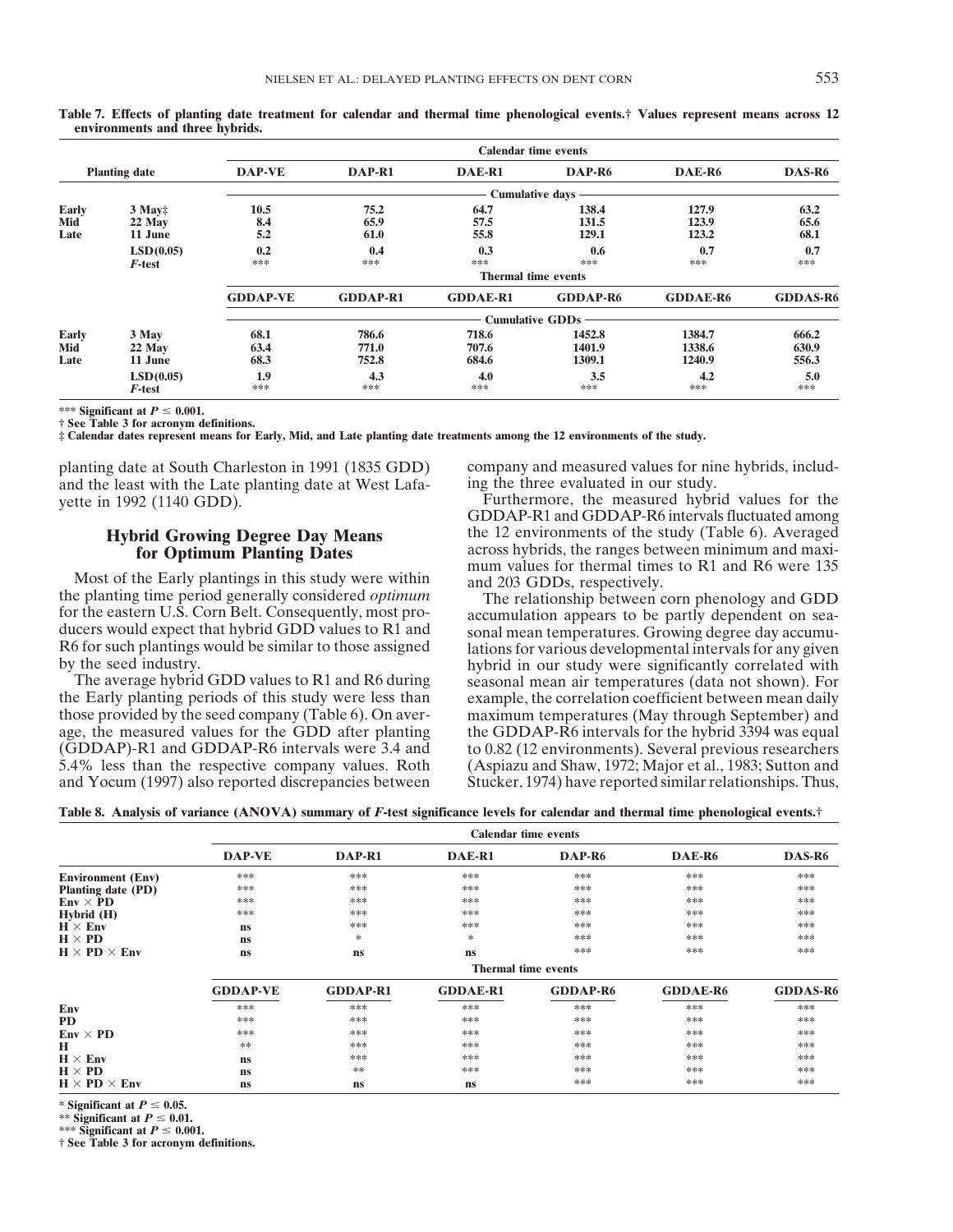

Planting date (DOY)<br>
Fig. 1. Effects of delayed planting on calendar time to (A) silking<br>
from planting (R1-DAP), (B) kernel black layer (BL) formation<br>
from silking (R1-DAS), or kernel black layer from (C) planting<br>
(R6-D **(R6-DAP)** for three corn hybrids and 12 environments. The Silk emergence (R1) and kernel BL formation (R6) hybrid  $\times$  planting date interaction was significant ( $P \le 0.05$ ) for also occurred in fewer DAP as planting was

10.5 d after planting (DAP) for the Early plantings of gence sooner as planting was delayed to early June the three hybrids (Table 7). Emergence occurred in (Table 7). fewer DAP as planting was delayed (Table 7). Quicker The season-long reduction in days to R6 development emergence times with delayed planting were not unex-<br>occurred exclusively preanthesis. Growth stage R6 actu-



**Fig. 2. Effects of delayed planting on thermal time from (A) planting to silking (R1-GDDAP), (B) silking to kernel black layer (BL) formation (R6-GDDAS), or (C) planting to kernel BL formation (R6-GDDAP) for three corn hybrids and 12 environments. The** hybrid  $\times$  planting date interaction was significant ( $P \le 0.05$ ) for **each variable. GDDs, accumulated growing degree days during specified calendar period; DOY, day of year.**

hybrid  $\times$  planting date interaction was significant ( $P \le 0.05$ ) for also occurred in fewer DAP as planting was delayed each variable. DOY, day of year. (Table 7). Late plantings, on average, reached the R1 the hybrids appear to have the capacity to *adapt* to<br>shorter-season environments.<br>the R6 stage occurred about 9 DAP sooner. Not all of<br>this reduction in calendar timing to R1 and R6 was due **Effects on Phenology: Calendar Time** to the faster emergence timing. Silking occurred about 10 d after emergence sooner with Late plantings than Seedling emergence (VE) occurred on average about with Early plantings while R6 occurred 5 d after emer-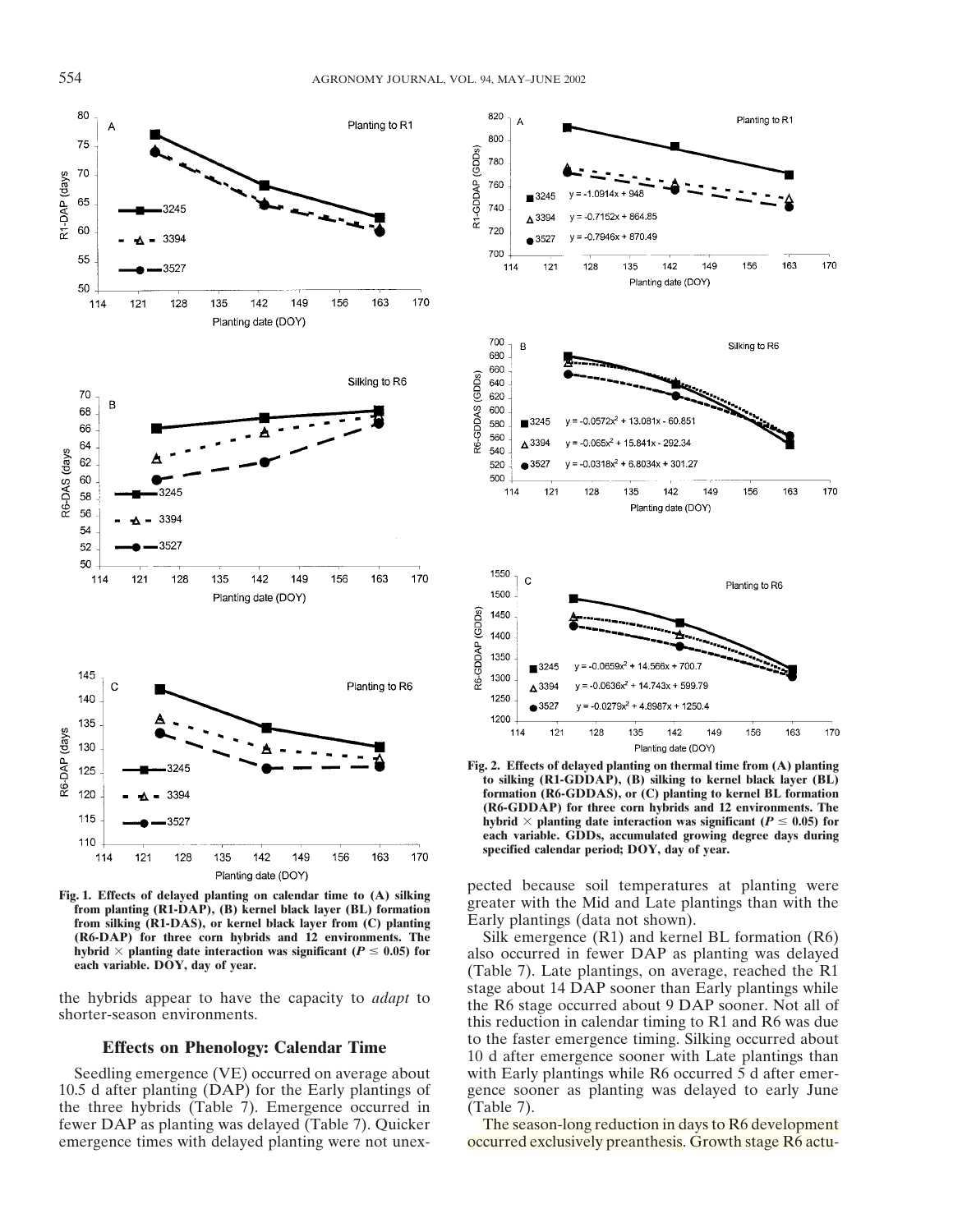**Table 9. Linear effects of delayed planting on thermal intervals [growing degree days (GDDs)] from planting to kernel black layer (BL), averaged across three corn hybrids, for 12 environ**ments in Indiana and Ohio. (Environment  $\times$  Planting  $\textbf{Date} = **\text{*}}$ 

| <b>Environment</b> |      |                             |       |                        |  |
|--------------------|------|-----------------------------|-------|------------------------|--|
| Location           | Year | Linear regression†          | $r^2$ | Model<br>significance: |  |
| W. Lafayette       | 1991 | $GDD = 2162.09 - 5.02(DOY)$ | 0.97  | ***                    |  |
|                    | 1992 | $GDD = 1827.09 - 4.00(DOY)$ | 0.96  | ***                    |  |
|                    | 1993 | $GDD = 2123.82 - 5.28(DOY)$ | 0.98  | ***                    |  |
|                    | 1994 | $GDD = 1740.21 - 2.65(DOY)$ | 0.94  | ***                    |  |
| S. Charleston      | 1991 | $GDD = 1948.04 - 3.71(DOY)$ | 0.99  | ***                    |  |
|                    | 1992 | $GDD = 1857.18 - 3.79(DOY)$ | 0.98  | ***                    |  |
|                    | 1993 | $GDD = 1681.02 - 1.84(DOY)$ | 0.80  | ***                    |  |
|                    | 1994 | $GDD = 1800.89 - 2.45(DOY)$ | 0.85  | ***                    |  |
| <b>Butlerville</b> | 1993 | $GDD = 2003.86 - 3.87(DOY)$ | 0.96  | ***                    |  |
|                    | 1994 | $GDD = 1899.14 - 3.38(DOY)$ | 0.94  | ***                    |  |
| <b>Hovtville</b>   | 1993 | $GDD = 2102.13 - 5.04(DOY)$ | 0.97  | ***                    |  |
|                    | 1994 | $GDD = 2028.34 - 4.31(DOY)$ | 0.91  | ***                    |  |

\*\*\* Significant at  $P \leq 0.001$ .

 $\dagger$  GDD  $=$  GDD from planting to R6; DOY  $=$  day of year.

**‡ Significance of the linear regression models.**

ally took 5 d after silking longer to occur as planting was delayed from early May to early June (Table 7).

The effect of delayed planting on calendar timing of R1 and R6 occurrence was not similar among the three hybrids (i.e., significant hybrid  $\times$  planting date interac-Flanting date increase in days after<br>silking to R6 with delayed planting was greater for the<br>hybrids 3394 and 3527 than for the later-maturity 3245<br>hybrids 3394 and 3527 than for the later-maturity 3245 (Fig. 1B) and contributed to the season-long hybrid  $\times$  **means of three hybrids and three replicates. Linear regression** planting date interaction for DAP-R6 (Fig. 1C). **coefficients are not significantly different (** $P \le 0.05$ **) for either east** 

### **Effects on Phenology: Thermal Time**

ings, thermal time to VE was generally similar for all hibited the least response (Fig. 2B).<br>
plantings (Table 7). Silking and kernel BL formation Interactions between the environment term and other plantings (Table 7). Silking and kernel BL formation

planting in terms of thermal timing of silk emergence ment  $\times$  treatment responses (data not shown). and kernel BL formation (i.e., significant hybrid  $\times$  The environments can be grouped into western (West

timings for kernel BL formation was quadratic in nature. linear response of GDD after silking to R6 to delayed As planting was delayed, the number of GDDs to R6 de- planting at the northern environments tended to be creased at ever-increasing rates from early May through greater than at the southern environments (Fig. 3B); early June (Fig. 2C). As previously suggested by the however, the two regression coefficients were not signifdata in Table 7, the effect of delayed planting on thermal icantly different  $(P \le 0.05)$ . time was most pronounced during the postanthesis pe- Although previous field studies indicated decreased riod but varied in magnitude among the three hybrids. GDD requirements with delayed planting (Roth and The hybrid 3245, rated latest in maturity among the Yocum, 1997; Sutton and Stucker, 1974; Daynard, 1972), three, exhibited the greatest response to delayed plant- no consistent satisfactory explanation for this response



**vs. west or north vs. south. GDDs, accumulated growing degree days from silking to kernel BL; DOY, day of year.**

Even though days to VE were fewer with Late plant- ing, and the hybrid 3527, rated earliest in maturity, ex-

occurred in significantly (Table 7) fewer GDDs as plant-<br>terms in the ANOVA were often significant for both ing was delayed from early May to early June. Silking calendar and thermal variables (Table 8). The linear occurred about 34 GDDs sooner in the Late plantings effects of delayed planting on GDDAP-R6 for each of than in the Early plantings while growth stage R6 oc-<br>the 12 environments are shown in Table 9 and illustrate curred about 144 GDDs sooner (Table 7). About 76% the variability in planting date response. The 12 environof the reduction in season-long GDDs to BL occurred ments included in this study differed for seasonal rainfall postanthesis (Table 7). and air temperature (Tables 4 and 5), but no correlations The three hybrids did not respond similarly to delayed were identified between these variables and the environ-

planting date interactions; Table 8). Linear regression Lafayette and Butlerville) and eastern (Hoytville and curves best described the change in GDDAP-R1 with South Charleston) locations as well as northern (West delayed planting for each of the three hybrids, and their Lafayette and Hoytville) and southern (Butlerville and rates of GDD decrease varied from  $-0.72$  to  $-1.09$  South Charleston) geography. The effect of delayed GDD per day of delayed planting (Fig. 2A). planting on thermal time after silking to R6 was similar The effect of delayed planting on the hybrids' thermal for the east and the west environments (Fig. 3A). The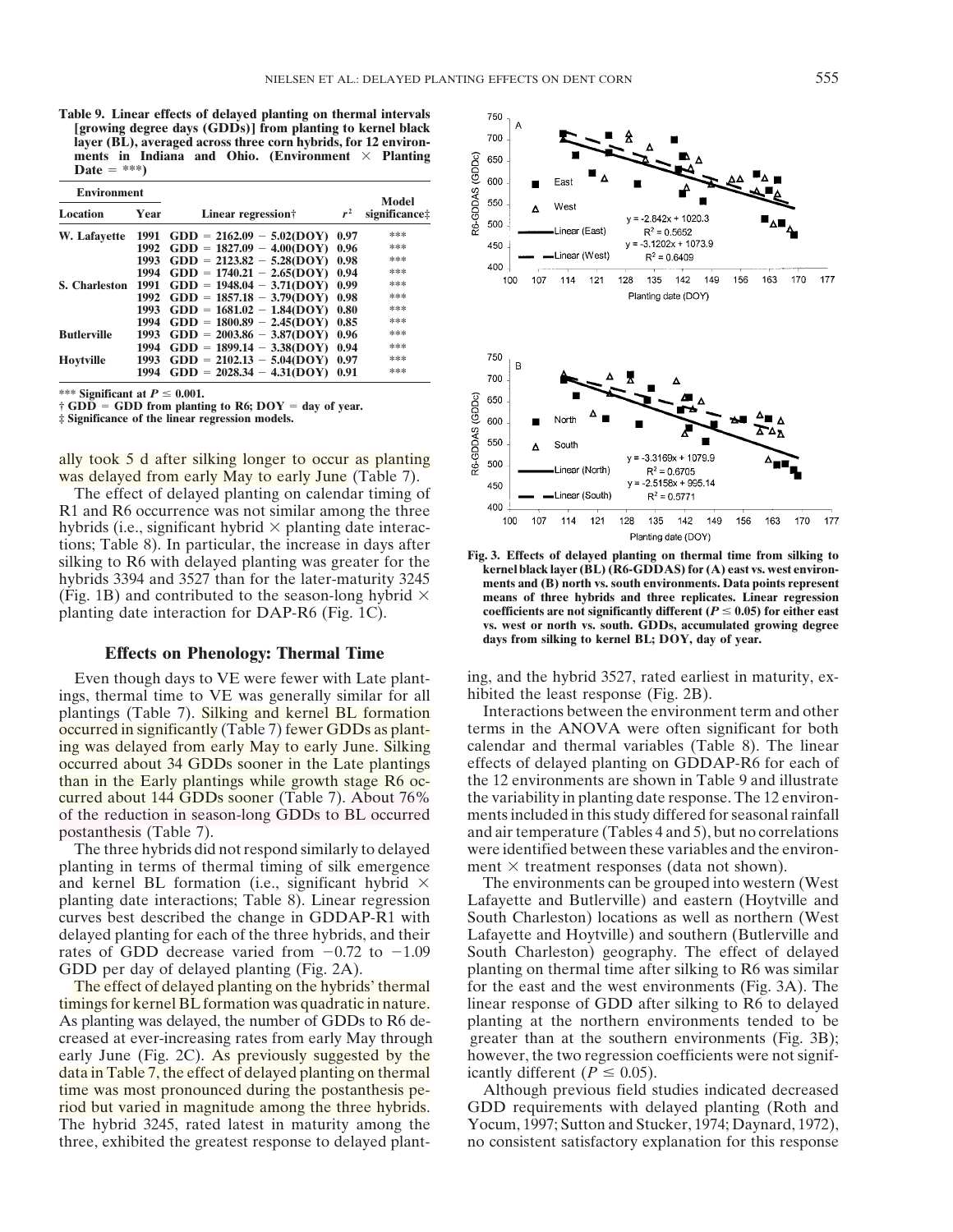

from left to right, respectively, within an environment. ARC,

temperature ( $\leq -2.2$ °C) kills plant tissue and causes premature kernel BL development (Carter and Hesterman, lower night temperatures decreased the grain-fill inter-1990). Therefore, one factor associated with delayed val by 60 to 75 GDD. The low night temperature used planting that may have contributed to the reduction in in this controlled-environment study commonly occurs GDDs to R6 could be the occurrence of late-season during the grain-fill periods of delayed plantings in comfrost or freeze events before kernel BL development mercial fields. Furthermore, late-planted corn experifor some of the later planted hybrid–environment com- ences overall relatively cooler temperatures during late binations. **grain filling than does earlier-planted corn.** 

Of the 36 possible hybrid–environment combinations Photoperiod can also influence corn development and within the Early planting date treatment, only one did grain maturation (Bonhomme et al., 1994; Kiniry et al., not mature (R6) before the first occurrence of  $-2.2^{\circ}\text{C}$  1983a, 1983b; Tollenaar and Hunter, 1983). However, or less (Fig. 4A). Within the Mid planting date treat- the differences in photoperiod associated with the plant-

ment, six of the hybrid–environment combinations failed to mature before the first occurrence of  $-2.2$ °C or less (Fig. 4B). Seventeen hybrid–environment combinations failed to reach R6 before a lethal cold temperature event within the Late planting date treatment (Fig. 4C). Obviously, the greater incidence of freeze injury in the Late planting date treatments may have been a major determinant for the observed reduction in seasonal GDDs to kernel BL with delayed planting.

The 12 environments were therefore characterized as *frosted* or *nonfrosted* according to whether any of the three hybrids in the Late planting date treatment within an environment (Fig. 4C) failed to reach kernel BL before the first recorded lethal cold temperature event  $(\leq -2.2$  °C). Interestingly, the hybrid–environment combinations that failed to mature before a killing freeze were not exclusively the late-maturity hybrid (3245) or the northern locations (West Lafayette and Hoytville) (Fig. 4).

Separate analyses for these two groups of environments indicated that delayed planting resulted in fewer GDDs to kernel BL regardless of whether lethal cold temperature events occurred before kernel BL development although the percentage reduction tended to be greater in the frosted environments (Table 10). Consequently, the decrease in GDDs to kernel BL with delayed planting cannot be explained primarily by virtue of immature grain and lethal cold temperatures.

Daynard (1972) suggested that extended periods of cool temperatures, not frost, were a more probable cause of what he characterized as "premature" BL formation. He noted that BL formation occurred shortly after cold spells when mean daily maximum temperatures averaged  $13^{\circ}$ C or less. Other researchers have observed similar effects on corn maturation (Baker, 1971; Miles, 1943).

**Fig. 4. Timing of kernel black layer (BL) formation (R6) for three** Moreover, there is evidence from controlled-environ-<br>corn hybrids relative to dates of killing fall freezes ( $\leq -2.2$ °C) for ment studies that suboptima **corn hybrids relative to dates of killing fall freezes (** $\leq$  **-2.2°C) for** ment studies that suboptimal nighttime temperatures 12 environments (mean of three replicates). Negative *day* values during grain fill contribut 12 environments (mean of three replicates). Negative *day* values<br>
turing grain fill contribute to a reduction in GDDs to<br>
represent days before the killing freeze for a given environment<br>
while positive day values repres **Purdue Agronomy Research Center; NBRF, Northwest Branch** grain-fill interval 18 d postsilking to physiological matu-Research Farm of the Ohio State University Ohio Agricultural<br>Research and Development Center; SEPAC, Southeast Purdue<br>Agricultural Center; WBRF, Western Branch Research Farm of<br>the Ohio State University Ohio Agricultural R **opment Center. opment Center. operature increased the interval in calendar days by 3 to** 8 d.

has been presented (Nielsen et al., 1994). Lethal cold The authors did not refer to thermal time intervals, temperature  $(\leq -2.2^{\circ}C)$  kills plant tissue and causes pre-<br>but GDDs calculated from their data indicate that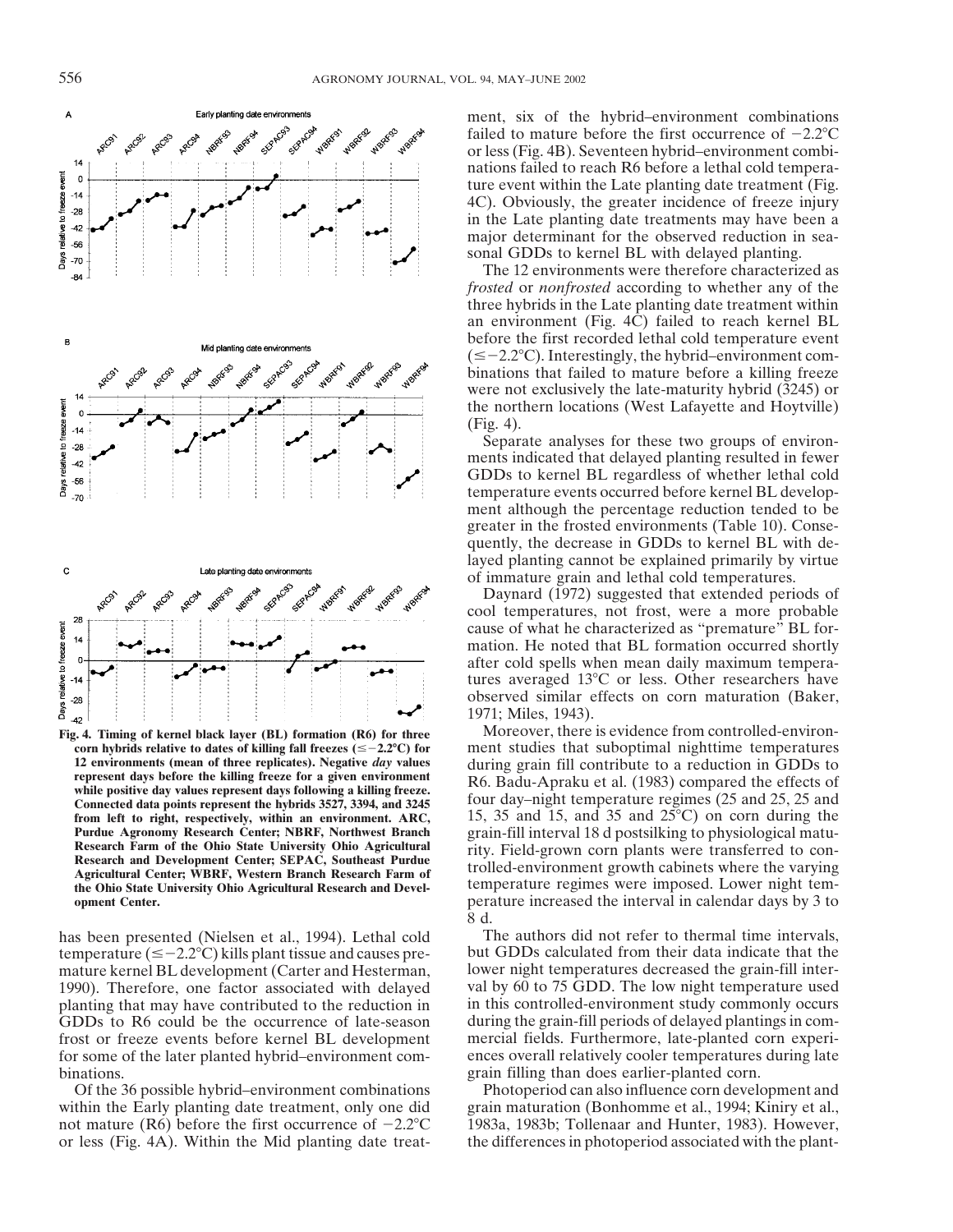|                      |           |                 |                 | Frosted environments $(n = 6)$      |                        |                 |                 |
|----------------------|-----------|-----------------|-----------------|-------------------------------------|------------------------|-----------------|-----------------|
| <b>Planting date</b> |           | <b>GDDAP-VE</b> | <b>GDDAP-R1</b> | <b>GDDAE-R1</b>                     | <b>GDDAP-R6</b>        | <b>GDDAE-R6</b> | <b>GDDAS-R6</b> |
|                      |           |                 |                 |                                     | <b>Cumulative GDDs</b> |                 |                 |
| Early                | $3$ May:  | 63.0            | 782.7           | 719.7                               | 1430.4                 | 1367.5          | 647.8           |
| Mid                  | 22 May    | 56.4            | 765.3           | 708.8                               | 1373.8                 | 1317.3          | 608.5           |
| Late                 | 11 June   | 74.7            | 749.6           | 674.8                               | 1278.0                 | 1203.3          | 528.4           |
|                      | LSD(0.05) | 1.7             | 6.7             | 6.6                                 | 3.9                    | 4.4             | 7.8             |
|                      | F-test    | **              | **              | **                                  | **                     | $**$            | $\ast\ast$      |
|                      |           |                 |                 | Nonfrosted environments ( $n = 6$ ) |                        |                 |                 |
| Early                | 3 May     | 73.2            | 790.6           | 717.4                               | 1475.2                 | 1401.9          | 674.6           |
| Mid                  | 22 May    | 70.3            | 776.7           | 706.4                               | 1430.1                 | 1359.7          | 653.3           |
| Late                 | 11 June   | 61.8            | 756.1           | 694.3                               | 1340.3                 | 1278.4          | 584.2           |
|                      | LSD(0.05) | 3.7             | 5.8             | 4.9                                 | 5.9                    | 7.5             | 6.6             |
|                      | F-test    | **              | **              | **                                  | **                     | **              | **              |

**Table 10. Planting date effects on several thermal time phenological events within frosted† and nonfrosted environments.**

\*\* Significant at  $P \leq 0.01$ .

**† The term** *frosted* **refers to whether any of the three hybrids in the Late planting date failed to reach kernel black layer prior to the recording of a lethal cold temperature event (-2.2°C).** 

**‡ Calendar dates represent means for Early, Mid, and Late planting date treatments among the 12 environments of the study.**

the critical photoperiod-sensitive interval (tassel initia- hybrids from 4.5 (hybrid 3245) to 3.2 (hybrid 3527) tion or about V5 to V7) to impact development and GDDs per day of delayed planting. reduce GDD requirements from planting to R6 appreci- This study demonstrated that reductions in GDDs to ably (Kiniry et al., 1983a). Differences in daylight length R6 are consistent and predictable. Coupled with the fact at the photoperiod-sensitive interval between the earli- that the measured GDDs from planting to R6 for the est and latest planting periods in our study were  $\leq 2$  h three hybrids used in this study were 5% less than com-(U.S. Naval Observatory, 2001). Past studies have indi- pany GDD ratings, these results can help growers and cated that differences in photoperiod of 3 to 5 h are their consultants determine the suitability of a given needed at the photoperiod-sensitive interval to generate hybrid maturity when faced with delayed-planting situadifferences in phenological response in Corn Belt germ- tions in the eastern U.S. Corn Belt. For example, a plasm (Tollenaar and Hunter, 1983). Ellis et al. (1992) hybrid whose listed maturity rating is 1500 GDDs may concluded that corn cultivars adapted to higher latitudes only require about 1382 GDDs from planting to R6 if show little sensitivity to photoperiod, whereas those planted on 2 June (31 d of delay multiplied by 3.8 fewer adapted to tropical latitudes with natural photoperiods GDDs per day equals about 112 total fewer GDDs). 13 h  $d^{-1}$  show greater photoperiod sensitivity, up to Historical GDD accumulation normals for west-central three time greater than popular Corn Belt genetic back- Indiana (Purdue Crop Diagnostic Training and Regrounds (e.g.,  $B73 \times Mo 17$ ). search Center, 1998) suggest that 1417 GDDs would

Flowering and grain maturation timing of three dent<br>corn hybrids were altered when planted at increasingly<br>later dates. Calendar time from planting to R1 decreased<br>later dates. Calendar time from planting to R1 decreased about 14 d when corn was planted in early June com-<br>
pared with early May. Calendar time from R1 to kernel<br> **ACKNOWLEDGMENTS** BL development increased, however, by about 5 d for<br>
This research was partially supported by grants from the<br>
Uune planting vs. early May plantings. The net effect of Crop Management Research Awards Program, Pioneer Hidelayed planting on the calendar timing of grain matura-<br>tion was a reduction of about 9 DAP for late vs. early<br>plantings, or about 0.25 d per day of delayed planting. ing and Research Center.

Thermal time from planting to R1 decreased an aver-<br>age of 34 GDDs for June vs. early May plantings while **REFERENCES** the grain-fill period (R1 to R6) decreased an additional Aspiazu, C., and R.H. Shaw. 1972. Comparison of several methods<br>110 GDDs with late plantings. Total accumulated GDDs of growing-degree-unit calculations for corn (Ze 110 GDDs with late plantings. Total accumulated GDDs of growing-degree-unit from planting to R6 decreased 10%, or about 144 GDDs State J. Sci. 46:435–442. from planting to R6 decreased 10%, or about 144 GDDs<br>for corn planted in early June compared with early May.<br>When considering early May vs. early June plantings,<br>the average linear response to delayed planting was 3.8<br>the the average linear response to delayed planting was 3.8 Baker, R.F. 1971. Black layer development—one fewer GDDs ner day of delayed planting—server—one way our corn is mature. Crops Soils 24:8–9.

later relative hybrid maturity. Linear rates of GDD de- Bonhomme, R.M. Derieux, and G.O. Edmeades. 1994. Flowering of

ing periods of this study were not sufficiently large at crease with delayed planting varied among the three

be expected from 2 June to 13 October (the historical **SUMMARY** average first date of 0°C for west-central Indiana).<br>Therefore, one could predict that a hybrid whose listed

June planting vs. early May plantings. The net effect of Crop Management Research Awards Program, Pioneer Hi-<br>delayed planting on the calendar timing of grain matura. Bred International, Johnston, IA. Additional support wa

- 
- 
- 
- Fewer GDDs per day of delayed planting.<br>The three hybrids responded differently to delayed<br>planting, with greater decreases in GDDs occurring with<br>the corp Bull. 56:18. U.S. Dep. of Commerce and USDA, Washing-<br>planting, wi
	-